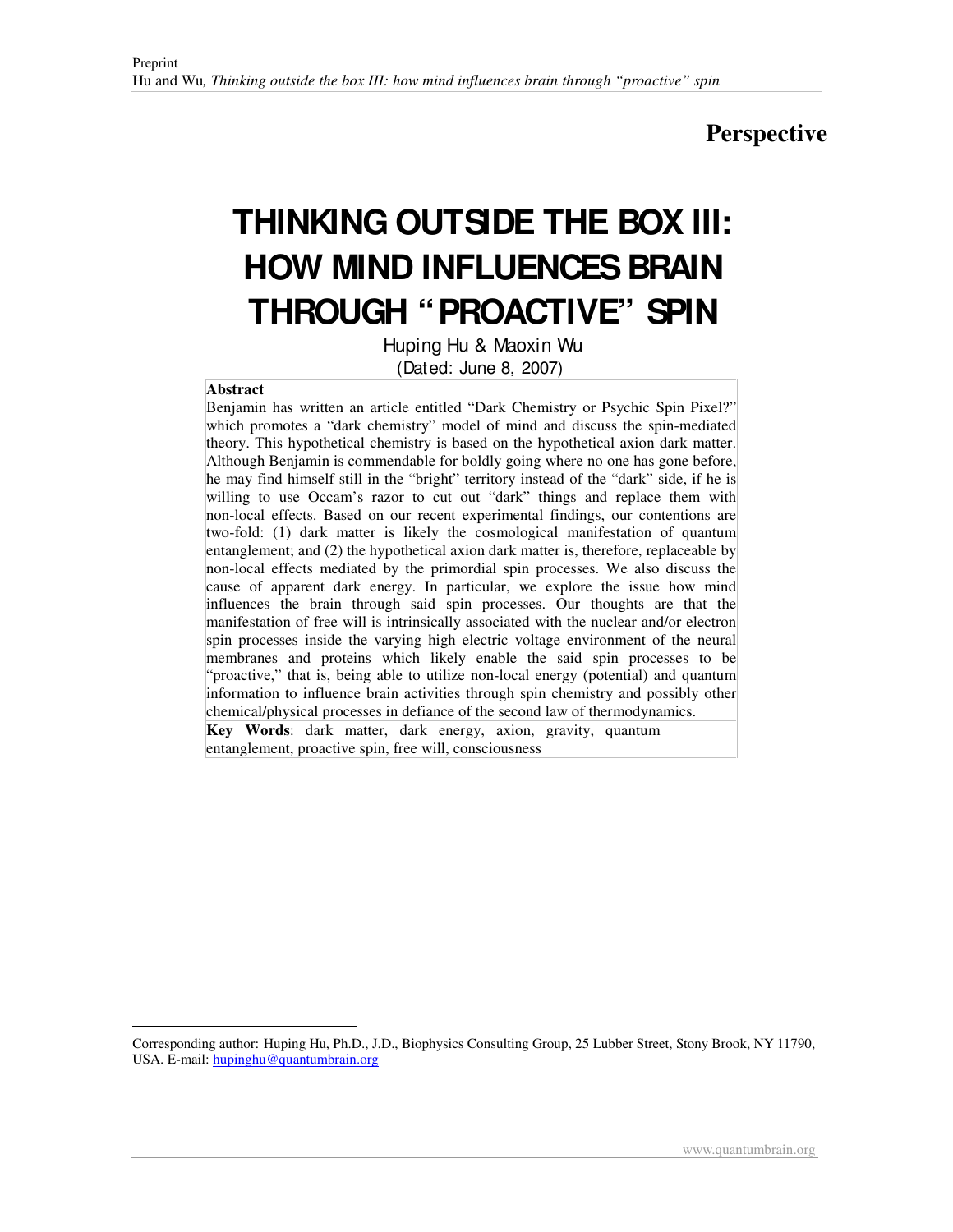#### **1. An Initial Take on "Dark Chemistry" Model**

Benjamin has written an article entitled "Dark Chemistry or Psychic Spin Pixel?" (Benjamin, 2007) which promotes a "dark chemistry" model of mind and discuss the spin mediated theory (Hu & Wu, 2002, 2004a & 2004b) and the Hameroff-Penrose model (Hameroff & Penrose, 1996). One may recall that dark matter is a hypothetical matter of unknown composition whose presence is inferred from its gravitational effects on visible matter, dark energy is a hypothetical form of energy that permeates all of space and tends to increase the apparent rate of expansion of the universe, and axion is a hypothetical elementary particle postulated to resolve the lack of CP-violation in the physics of quarks and gluons (Source: Wikipedia). Axion is a candidate for dark matter. Benjamin's " dark chemistry" is a hypothetical chemistry based on the hypothetical axion dark matter. Benjamin claims that his model is necessary because " quantum parameters such as spin are universal, while discernible mental phenomena are not[, so] a homunculus seems necessary to provide an adequate ontological substrate for mind, to avoid an integration of infinite regress" (Benjamin, 2007).

Benjamin is commendable for boldly going where no one has gone before. However, we are afraid that Benjamin, possibly a few other individuals, has misunderstood what is spin-mediated consciousness theory. Our theory is an ontological theory and, in its dualistic embodiment, a non-spatial and non-temporal pre-spacetime (nonlocal domain) is the homunculus (Hu & Wu, 2002, 2004a & 2004b). Our concept of spin, being the primordial self-referential process, is much more than a passive quantum parameter. It is the mind-pixel, the linchpin between mind and the brain and the ultimate stop-gap of infinite regress through self-reference in pre-spacetime; or, as Benjamin put it, spin is "psychic" (*id*). It is through the self-referential spin processes that a conscious being such as a human perceives and interacts with the external/physical world. In other words, spin is a process capable being "proactive" in the brain. To justify such view, we would like to point out that in both Hestenes'geometric formulation of quantum mechanics (Hestenes, 1983) and Bohm's non-local hidden variable formulation it has been shown that spin is solely responsible for all the quantum effects (Esposito, 1999). Further, although spin is universal, the reason why it allows the brain to have conscious experience and free will is because of the particular structures and dynamics of the brain as discussed elsewhere (Hu  $& Wu,$ 2002, 2004a & 2004b) and further below.

As we understand it, the gist of Benjamin's model is a homunculus or invisible axion body running along the visible physical body which interacts with said physical body through dark chemistry and serves as the host of the soul/spirit in order to avoid infinite regress. Further, according to Benjamin, the axion body is made of intransient non-electric particles and virtually a hologram integrating the patterns of information at various levels. Presumably (we guess), dark chemistry involves "the resonance between the dark and visible bodies of an organism" and "dynamic biophoton process of kindling and quenching the "potential" of the [holographic] pattern" (Benjamin, 2007).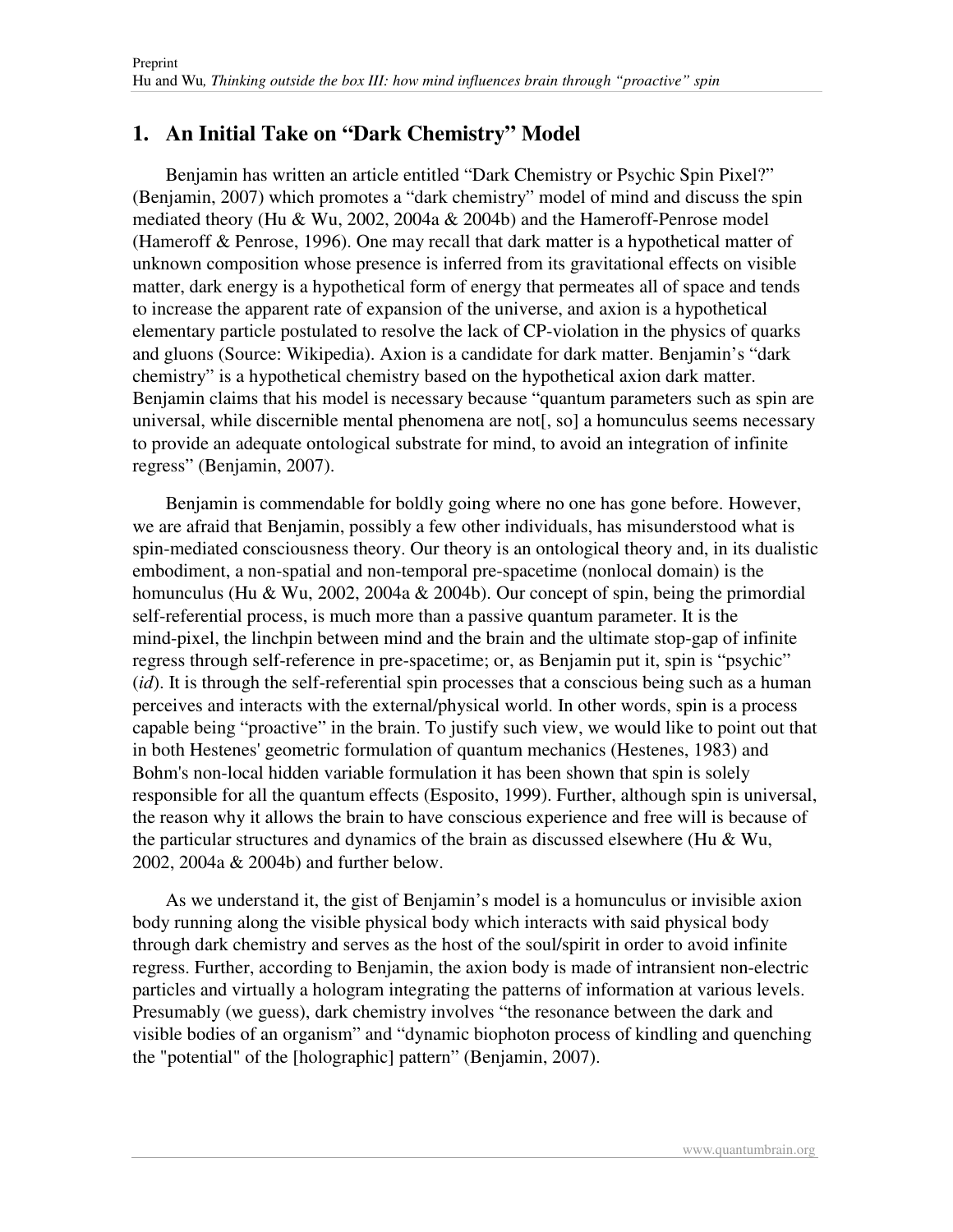We agree with Benjamin that "[m]ind and consciousness need not be mystical or magical" (Benjamin, 2007). However, his "dark chemistry" model is very convoluted because it involves all these hypothetical and/or exotic entities such as dark matter, dark particle, dark body, invisible axion, non-electric particle, homunculus, biophoton and graviton. Someone has already commented that " I think that having learned how many new entities are put here into play to explain consciousness, William [of] Occam would turn in his tomb" (Patlavskiy, 2007).

In the following sections, we shall argue that Benjamin may find himself still in the " bright" territory instead of the "dark" side, if he is willing to do an exercise with Occam's razor, cutting out "dark" things and replacing them with non-local effects mediated by the " psychic" spin. Based on our recent experimental findings (Hu & Wu, 2006a-d; 2007a), our contentions are two-fold: (1) dark matter is likely the cosmological manifestation of quantum entanglement; and (2) Benjamin's hypothetical dark matter axion, therefore, is replaceable by non-local effects mediated by the primordial spin processes. We will also discuss the cause of dark energy and touch upon how universe operates without Big Bang and speculate what are Black Holes.

In particular, we shall explore the issue how mind influences the brain through the primordial self-referential spin processes which, we admit, have not addressed in detail previously. Our thoughts are that the manifestation of free will is intrinsically associated with the nuclear and/or electron spin processes inside the varying high electric voltage environment of the neural membranes and proteins which likely enable the said spin processes to be "proactive," that is, being able to utilize non-local energy (potential) and quantum information in pre-spacetime (nonlocal domain) to influence brain activities through spin chemistry and possibly other chemical/physical processes in defiance of the second law of thermodynamics.

#### **2. The Origin of Dark Matter and Dark Energy**

Before we go on, we would like to state that Einstein is no doubt one of the greatest minds ever lived. He made monumental contributions to physics from explaining photoelectrical effect and Brownian motion to constructing special theory of relativity, the famous formula  $E=mc^2$  and Bose-Einstein Statistics. But just because Einstein is great does not mean that he was infallible as the case with EPR (Einstein at al, 1935) debate and his general theory of relativity ("GTR," see Einstein, 1915). We are all human and fallible. In any case, whatever happens, GTR is till an effective (approximate) theory for some parts of the universe such as our own solar system.

With this being said, it is likely, we contend, that Einstein's GTR is ontologically invalid because our experimental results indicate that gravity is nonlocal and instantaneous (Hu & Wu, 2006a-d; 2007a) as Newton reluctantly assumed (Newton, 1999 by Cohen et al) and Mach conjectured (Mach, 1960 by Open Court Pub. Co.) and a few other authors argued (e.g., Pope & Osborne, 1996). Besides, many experiments have shown that quantum entanglement is physically real (e.g., Aspect, 1982; Julsgaard et al, 2001) which implies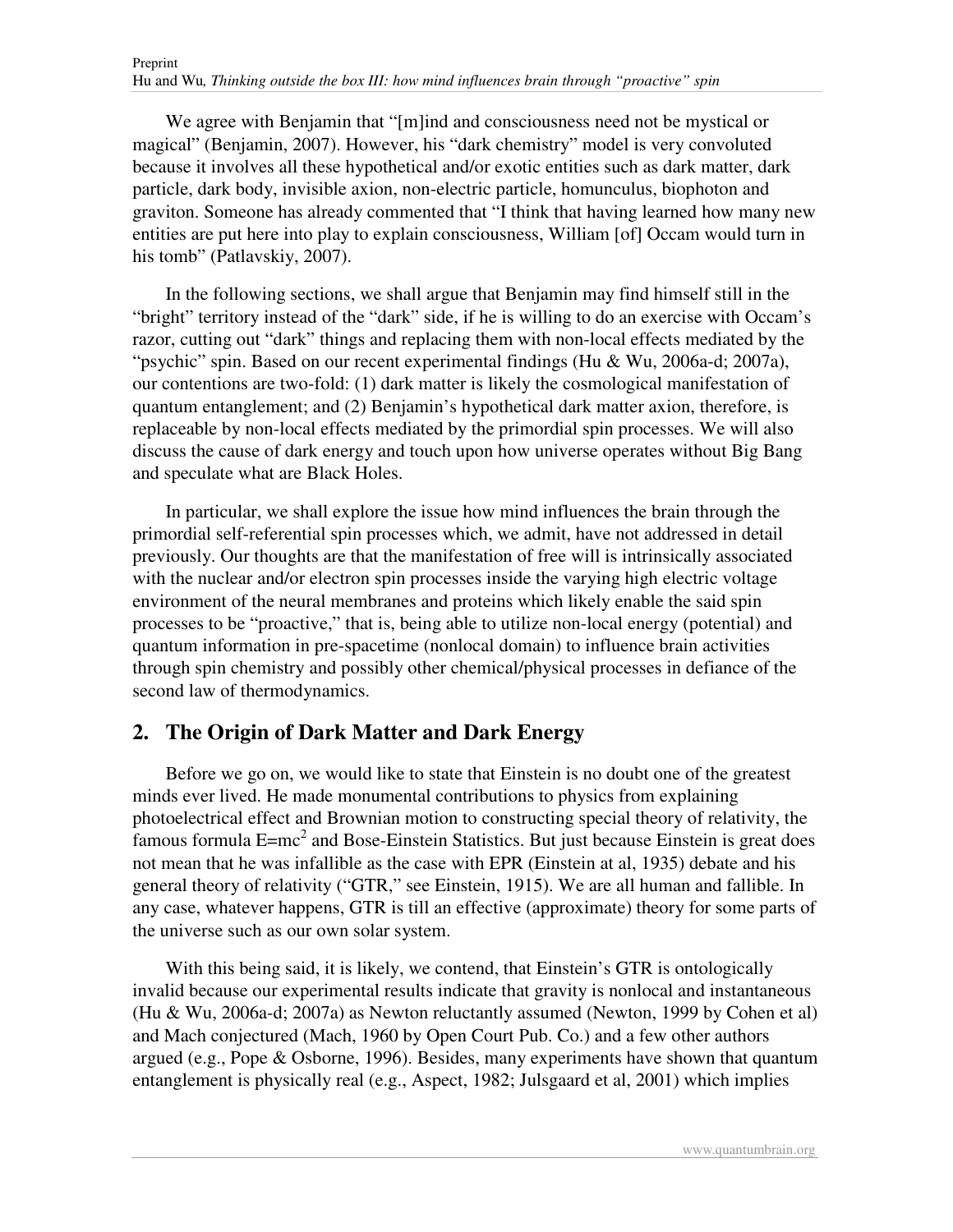that Einstein's theories of relativity are in real not imagined conflict with quantum theory. Until now, relativists have been able to hide behind the no-signaling " veil" because of the Eberhard Theorem (Eberhard, 1978). But that " veil" has been pierced and we must deal with reality. We understand that pointing out the real possibility that "the Emperor" (Einstein) has no clothes" as far as GTR is concerned will irritate a great number of scientists in the mainstream, especially those on the superstring bandwagon, and may eventually destroy jobs, livelihood and research grants. But we need to ask ourselves the soul searching question: Are we here for truth and the greater benefit of mankind or our self-interests? and do we want to go down in history as conniving hypocrites or truth-seeking scientists? And so, as John F. Kennedy would urge, my fellow Scientists: ask not what mankind can do for you but what can you do for mankind.

We have proposed in a previous paper that: (1) gravity originates from the primordial spin processes in non-spatial and non-temporal pre-spacetime (nonlocal domain) and is the macroscopic manifestation of quantum entanglement; and (2) thus, gravity is nonlocal and instantaneous which implies that all matters in the universe are instantaneously interconnected and many anomalous effects in astronomy such as dark matter, dark matter, red shift and Pioneer effect may be resolved from this perspective (Hu & Wu, 2007b).

Experimentally, we have found that the gravity of water in a detecting reservoir quantum-entangled with water in a remote reservoir can change when the latter was remotely manipulated such that, it is hereby predicted, the gravitational energy/potential is globally conserved (Hu & Wu, 2006a-d; 2007a). We have also found that the pH value and temperature of water in a detecting reservoir quantum-entangled with water in a remote reservoir changes when the latter is manipulated under the condition that the water in the detecting reservoir is able to exchange energy with its local environment (*id*). Thus, among other things we have realized non-local signaling using three different physical observables and experimentally demonstrated Newton's instantaneous gravity and Mach's instantaneous connection conjecture and the relationship between gravity and quantum entanglement. Our findings also imply that the properties of all matters can be affected non-locally through quantum entanglement mediated processes. Second, the second law of thermodynamics may not hold when two quantum-entangled systems together with their respective local environments are considered as two isolated systems and one of them is manipulated. Third, gravity has a non-local aspect associated with quantum entanglement thus can be non-locally manipulated through quantum entanglement mediated processes (*id*). Therefore, our findings support a non-local cosmology (Hu & Wu, 2007b).

In light of these developments, we now ask the question what is the origin of dark matter and dark energy. To stray a bit, we further "naively" ask the question how universe operates if the Big Bang didn't happen. Since modern Big Bang theory and Black Holes are based on Einstein's GTR, there is a good chance that Big Bang didn't happen and apparent Black Holes are not actually Black Holes. There are many technical and general papers written in these areas too numerous to mention.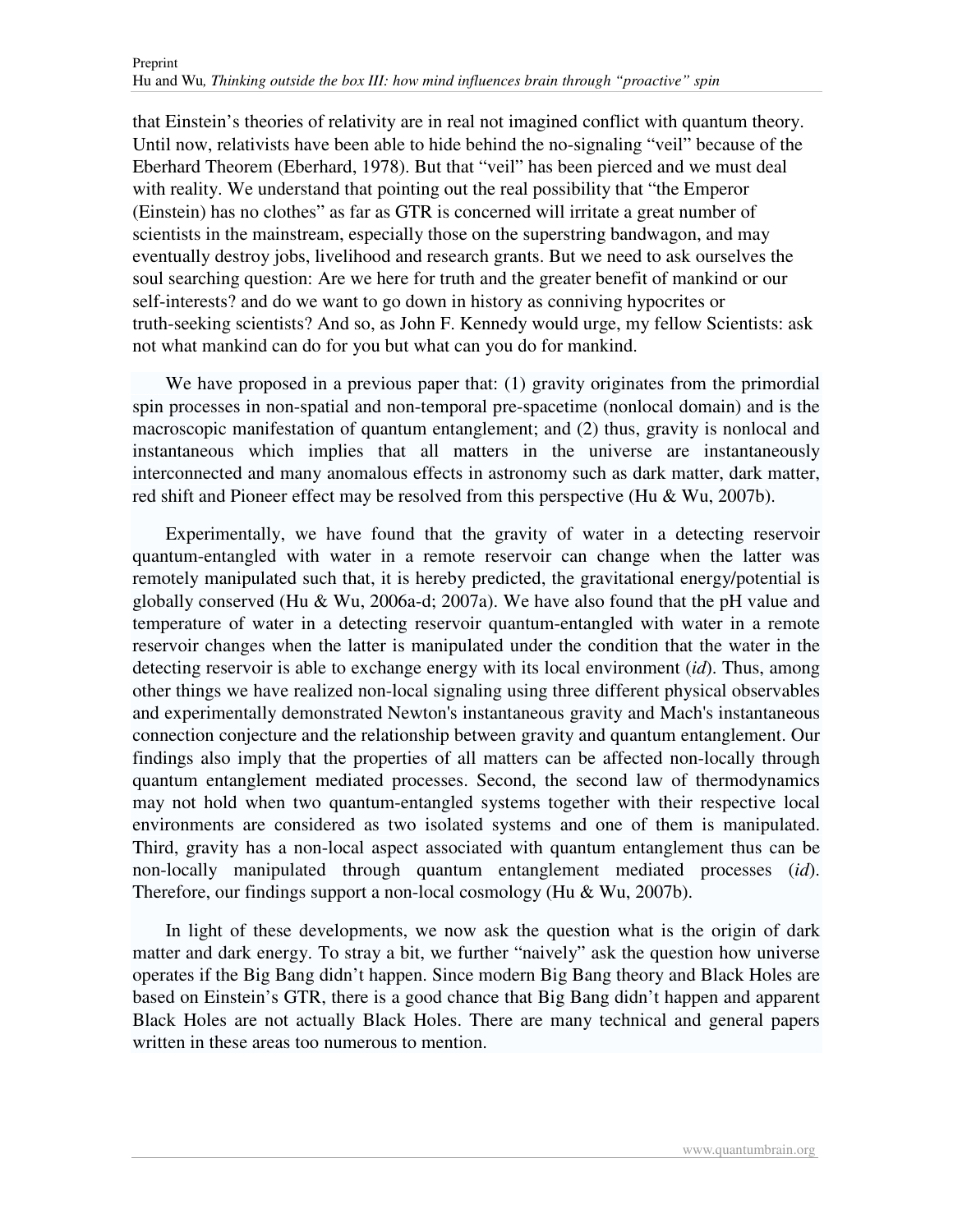It is our current view that the universe is regenerative: It probably had no beginning and will have no ending, but is constantly and dynamically regenerated through cosmological processes associated with the primordial self-referential spin processes (Hu & Wu,  $2003 \& 2004$ b). These spin processes have two aspects: one aspect is expressive being associated with the concept of differentiation, negative entropy and David Bohm's unfolding (Bohm  $\&$  Hiley, 1993); the other is regressive being associated with the concept of un-differentiation, entropy and David Bohm's enfolding (*Id*). In our view dark matter is the cosmological manifestation of quantum entanglement associated with the regressive and un-differentiating aspect of the primordial self-referential spin process (Hu & Wu, 2003  $\&$ 2004b) but seen as additional gravity caused by invisible matter under some cosmological conditions. In contrast, dark energy is the cosmological manifestation of reverse quantum entanglement associated with the expressive and differentiating aspect of the primordial self-referential spin process but seen as anti-gravity caused by negative pressure on the cosmological scale.

It is also our current view that entropy is really about regression and un-differentiation in which explicate and differentiated orders regress/un-differentiate (or become chaotic or random due to missing information, that is, our own ignorance due to complexity) through spin-mediated enfolding (quantum entanglement). On the other hand, it is our view that negative entropy is really about expression and differentiation in which hidden orders in pre-spacetime become explicate and differentiated under the right conditions through spin-mediated unfolding (reverse quantum entanglement) in which the second law of thermodynamics does not apply.

Besides the ever-evolving Life on earth, where can we find these expressions in a dynamic and regenerative universe? The famous but controversial Russian physicist N.A. Kozyrev suggested long time ago that stars, such as our own Sun, are machines generating energy through "active time" (e.g., Kozyrev, 2006 in PiP) instead of nucleosysthesis which would died out or not exist at all if the universe had no beginning. The energy researcher Harold Aspden has also for a long time advocated the view that the main source of the Sun's energy is not from nucleosynthesis but the age-old ether which fills the vacuum of space and could be converted into thermal radiation because of the particular composition and structure of the Sun (e.g., Aspden, 2006). Well, one may not agree with the details of the Kozyrev or Aspden model, we suggest that the Sun may well be producing thermal radiations through spin-mediated expressive processes converting nonlocal energy (potential) in pre-spacetime into regular energy in spacetime.

Further, there is also the possibility that those apparent Black Holes are actually the centers of more violent regenerative cosmological processes in display. On the one hand, these structures violently express (unfold) nonlocal energy into visible matter with said expressive process being seen as dark energy. But, on the other hand, they also violently crush (enfold) visible matter into nonlocal energy with the patterns of said visible matter being seen as the symptom of a Black Hole and said regressive process being seen as dark matter. Of course, other authors probably have already expressed similar views from different angles or perspectives (See, e.g., Pope & Robinson, 2007).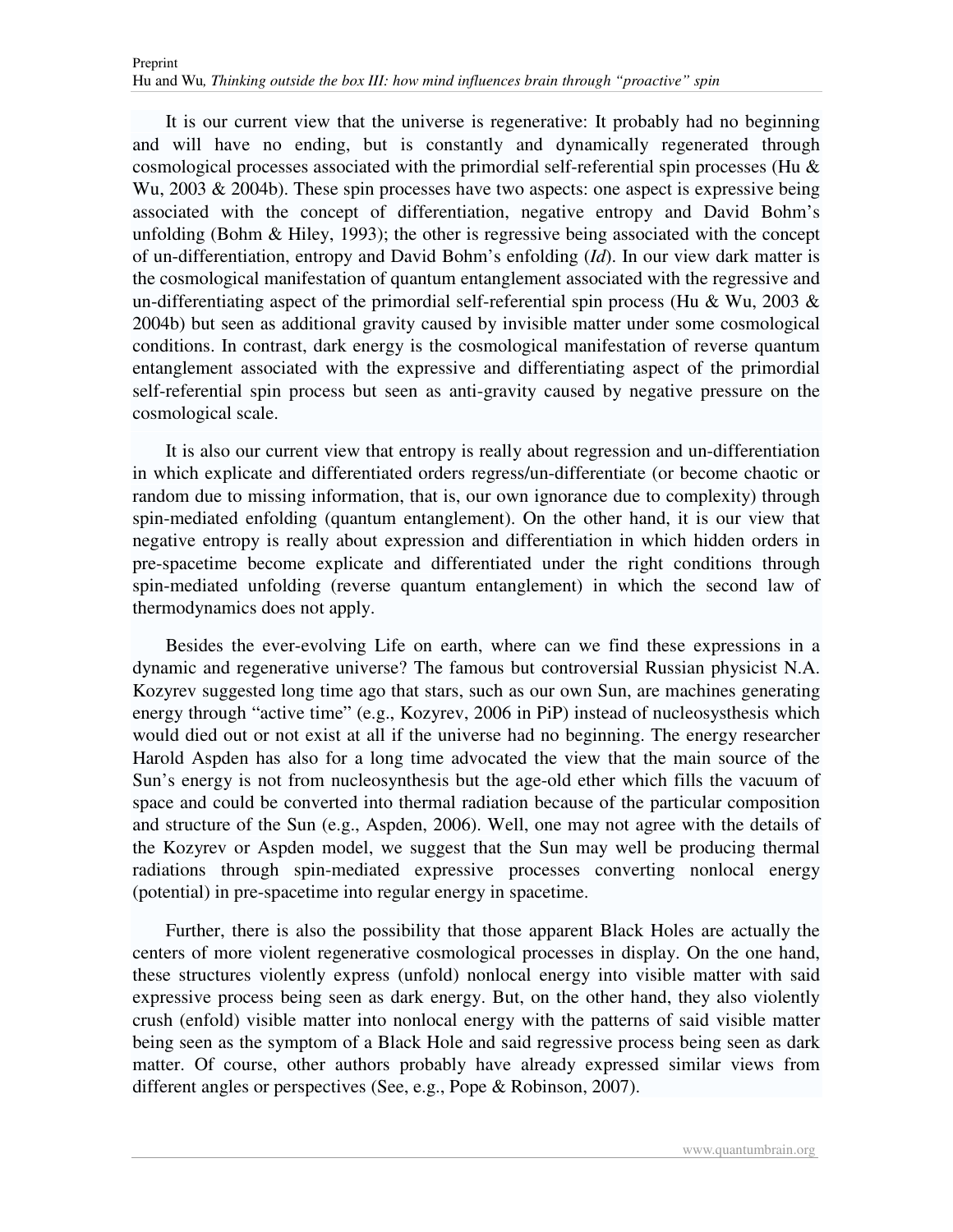### **3. A Second Take on "Dark Chemistry" Model with Occam's Razor**

Occam's razor stands for the principle attributed to the 14th-century English logician William of Ockham which states that the explanation of any phenomenon should make as few assumptions as possible (Source: Wikipedia). Here, we will first cut out many of the hypothetical and exotic entities and concepts in the "dark chemistry" (Benjamin, 2007) model and replace them with known (or more reasonable, we think) entities and concepts. We will then see after these cuts whether the reconstructed model make more sense.

As an exercise with Occam's razor, we list in the following table entities and concepts in the "dark chemistry" model and their replacements:

| Benjamin              | Replacements       |
|-----------------------|--------------------|
| dark                  | nonlocal           |
| dark chemistry        | nonlocal chemistry |
| dark matter/particle  | nonlocal effect    |
| dark/invisible body   | nonlocal domain    |
| axion/axion body      | nonlocal domain    |
| non-electric particle | nonlocal domain    |
| homunculus            | nonlocal domain    |
| substance             | "psychic" spin     |

After this exercise, the abstract to Benjamin's paper (2007) partially reads: "The search for universal laws of mental properties cannot be confined to neural correlates and chemical signals alone. Descriptions of subtle mental phenomena best fits characteristics of [" psychic" spin] which [produces quantum effect] categorized as [nonlocal effect]. Physical concepts that describe [ordinary] spin, chemical bonds, molecular configurations and cellular structures can be extended to [include nonlocal effect ([through] [nonlocal domain]), to yield an excellent physical model as a basis for the understanding of mental and psychic phenomena. [Nonlocal] chemistry [mediated by " psychic spin"] seems viable and natural."

This exercise also partially changes Benjamin's conclusion in his paper (*Id*) to: " A homunculus seems necessary to provide an adequate ontological substrate for mind, to avoid an integration of infinite regress. An invisible [nonlocal domain] in hypostatic indistinguishable union with the visible human body may be the locus of sentience/conscience. It supervenes and permeates [through " psychic spin"] an otherwise lifeless complex edifice of material structures made of ordinary fermions (electrons, protons and neutrons)."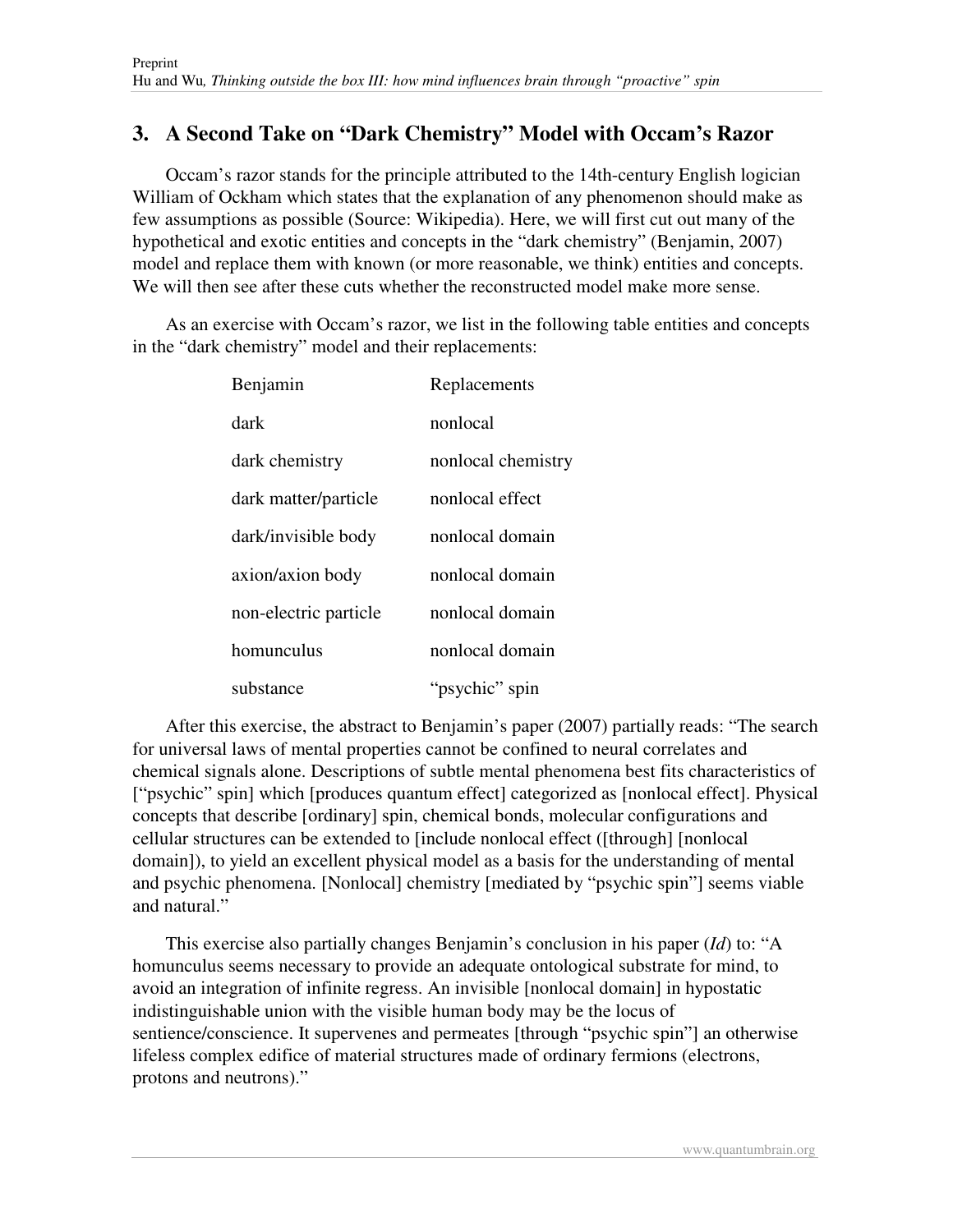#### **4. How Mind Influences Brain through "Proactive" Spin**

We will now explore how mind influences the brain, through the primordial self-referential spin processes (Hu & Wu, 2002, 2003 & 2004a&b), which, we admit, have not addressed in detail previously. All we have said was that the collective dynamics of nuclear and/or electron spin ensembles in neural membranes and protein is able to affect the neural activities of the brain through spin chemistry (*Id*). However, in order to purposefully influence neural activities inside the brain so that a conscious being such as a human can interact with the external world and have free will, the said nuclear and/or electron spin ensembles have to be able to either self-organize to produce free-will-enabling emergent property which cannot be deduced from the spin properties or self-refer to their primordial origin, the non-spatial and non-temporal pre-spacetime (nonlocal domain) which in a dualistic embodiment hosts the mind and is the container of nonlocal energy (potential).

As we have discussed elsewhere, the brain is an electrically very active place where the electric field strengths inside the neural membranes and proteins during a typical action potential oscillates between -9 to +6 million volts per meter which are comparable to those causing electroporation of cell membranes and dielectric breakdown of many materials (Hu & Wu, 2004c&d). So, these electrical fields and their modulations through the action potentials significantly affect the conformations and orientations of neural membrane components such as phospholipids, cholesterols and proteins. Indeed, voltage-dependent ion channels perform their functions through electric field induced conformation changes of the constituent proteins and studies on the effects of electric fields on lipids support the above conclusion (*Id*). We have shown that nuclear spin networks in neural membranes are modulated by action potentials through J-coupling, dipolar coupling and chemical shielding tensors and perturbed by microscopically strong and fluctuating internal magnetic fields produced largely by paramagnetic oxygen (*Id*). We have suggested that these spin networks could be involved in brain functions since said modulation inputs information carried by the neural spike trains into them, said perturbation activates various dynamics within them and the combination of the two likely produce stochastic resonance thus synchronizing said dynamics to the neural firings (*Id*).

Here we specifically propose the following: (1) the varying high electric voltages, being modulated by the action potentials inside the neural membranes and proteins, not only are able to input information into the nuclear and/or electron spin ensembles inside them but also are able to change the characters and properties of these spin ensembles and the pre-spacetime associated with them, making these spins to be "proactive;" and (2) the "proactive" spins so enabled allow the mind to utilize non-local energy (potential) and quantum information to influence brain activities through spin chemistry and possibly other chemical/physical processes in defiance of the second law of thermodynamics.

What plausible evidence do we have to support our above, some would say " outrageous," proposition? The answer is that we indeed do have some evidence supporting this proposition. First, our own recent experiments as discussed earlier and elsewhere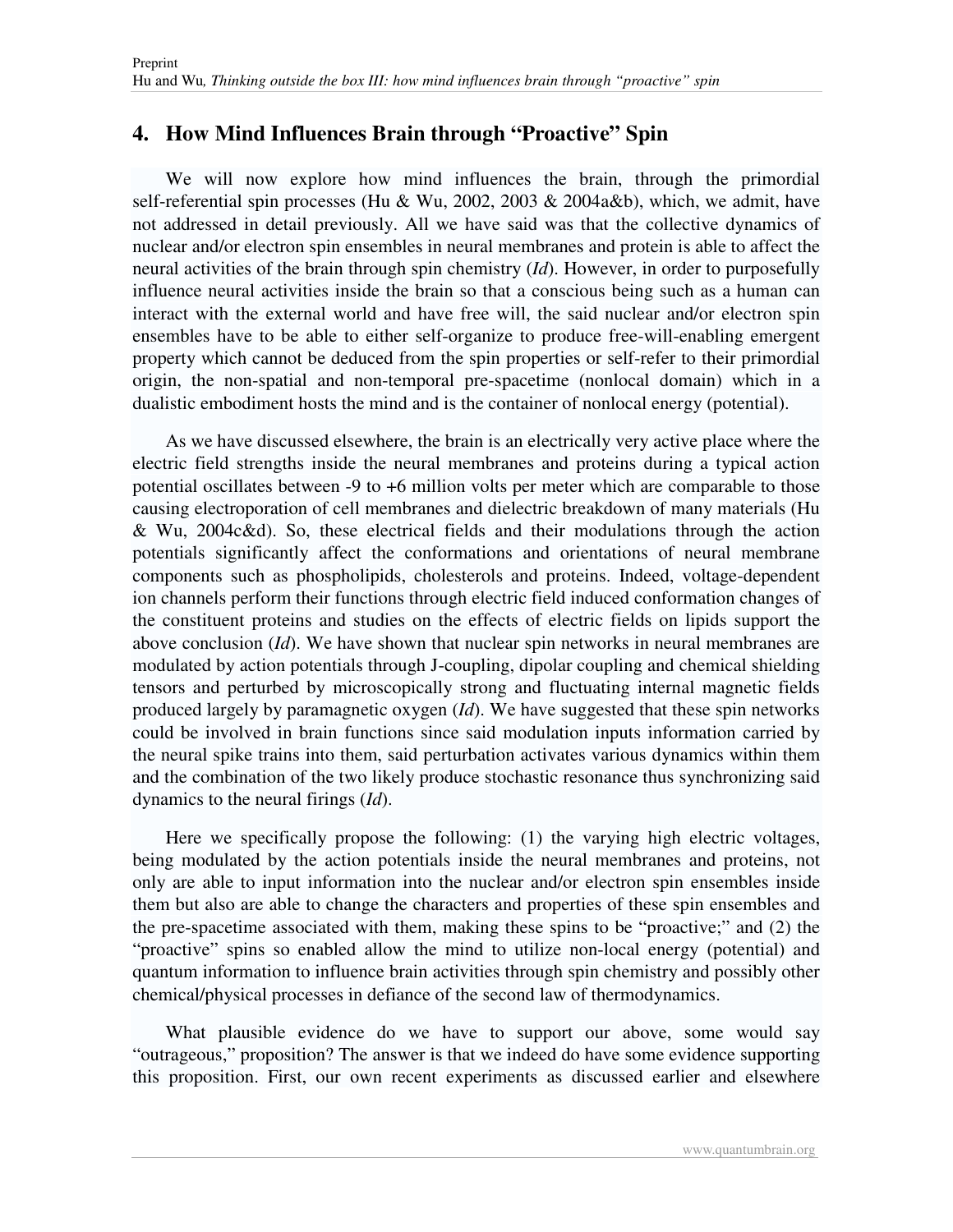shows that nonlcoal signaling and nonlocal effects mediated by quantum entanglement are physically real (Hu & Wu, 2006a-d; 2007a). Our results also imply that systems driven by quantum information such as our brain may defy second law of thermodynamics (*Id*). Second, the well-known placebo effect clearly indicates the influence of the mind over body.

Further, there are many experimental reports in parapsychology showing the possibility or at least plausibility of mind's influences over brain or matter. Of course, one always needs to be very careful about drawing conclusions and inferences from these reports. Just to mention a few, the PEAR Lab's results accumulated over the years shows that mind could alter, however small, random number sequences (e.g., Jahn & Dunn, 2005). William Tiller has reported that under a particular circumstance mind could influence the pH value of water in a remote location through an embedded device (e.g., Tiller, 2007). Danielle Graham and her group have recently reported anomalous gravitational and electromagnetic effects of certain trained persons during meditations (Graham, 2006). Indeed, Dean Radin has documented many related results in his most recent book and was able to repeat and verify some of these results through the studies of his own group (Radin, 2006).

In addition, in the areas of alternative energy, commonly labeled as the "back water" of energy research by the mainstream, there are numerous reports of excess heat being produced through electrophoreses and various plasma discharge schemes both in water and vacuum tubes (e.g., Graneau & Graneau, 1983; Correa & Correa, 2004). The common feature shared by these reports is that somehow under the influence of electric fields or high electric voltages, excess heat was claimed to be produced from the vacuum or age-old ether. If some of these claims are true, we suggest that the source of the excess heat is the nonlocal energy (potential) in pre-spacetime (nonlocal domain) which under the particular arrangements in those experiments was converted into regular energy in spacetime such as thermal radiation.

#### 5. **Conclusion**

In this paper we have responded to Benjamin's "dark chemistry" perspective. Benjamin is commendable for boldly going where no one has gone before. However, we have argued that his hypothetical dark matter axion is replaceable by non-local effects mediated by the primordial self-referential spin processes. Thus, he may find himself still in the "bright" territory instead of the "dark" side, if he is willing to use Occam's razor to cut out "dark" things and replace them with non-local effects. This argument is based on our recent experimental findings which suggest that dark matter is likely the cosmological manifestation of quantum entanglement. In particular, we have explored the issue how mind influences the brain through the primordial self-referential spin processes. Our current thoughts are that the manifestation of free will is intrinsically associated with the nuclear and/or electron spin processes inside the varying high electric voltage environment of the neural membranes and proteins which likely enable the said spin processes to be "proactive," that is, being able to utilize non-local energy (potential) and quantum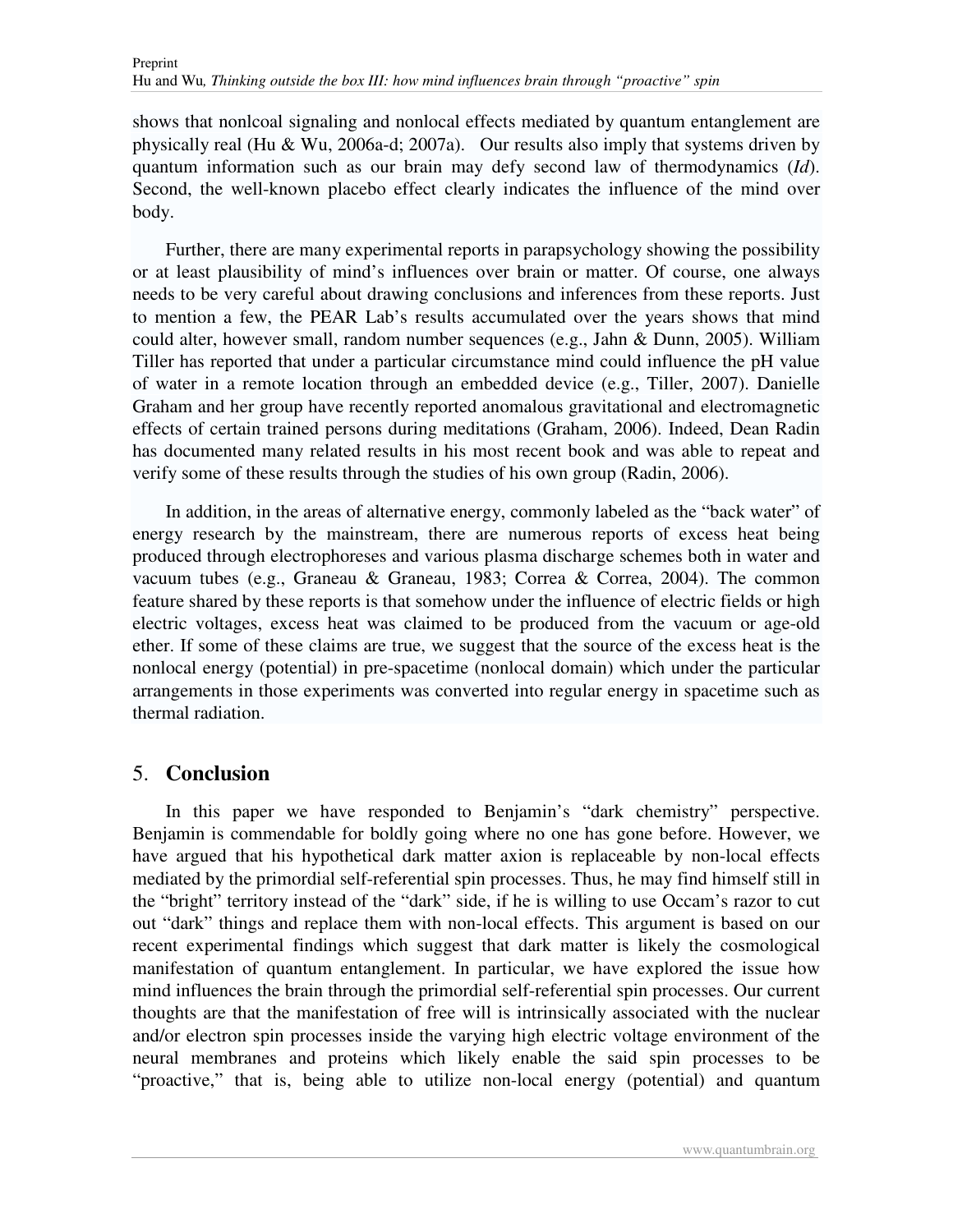information to influence brain activities through spin chemistry and possibly other chemical/physical processes in defiance of the second law of thermodynamics. We have also discussed what dark energy is and touched upon the issues of Big Bang and Black Holes and made "naïve" speculations about them. If anyone gets offended by these thoughts, we sincerely apologize.

Finally, we cannot stress enough that "talk is cheap" and what really matter are what can be observed and measured experimentally. So our emphasis is still experimental studies and we have and will continue to "put our money where our mouth is" and let experimental observations and measurements to speak for themselves.

**ACKNOWLEDGEMENT**: We wish to thank Robert Boyd for bringing to our attention N. A. Kozyrev' work in his recent group e-mail.

#### **REFERENCES**

Aspden,H. Creation: The Physical Truth, Book Guild Publishing (Brighton, England) 2006.

Aspect,A., Dalibard, J. & Roger, G. Experimental test of bell's inequalities using timevarying analyzers. Phys. Rev. Lett. 1982; 49: 1804 - 1807.

Benjamin, P. Dark Chemistry or Psychic Spin Pixel? NeuroQuantology, 2007; 2: 197-204

Bohm, D. and Hiley, B. J. The Undivided Universe. London: Routledge 1993.

Correa, P. N. & Correa, A.N. Experimental Aetheometry v1 (Akronos Pub), 2004.

Eberhard, P. Bell's theorem and the different concepts of locality. Nuovo Cimento 1978; 46B: 392-419.

Einstein, A. Die Feldgleichungun der Gravitation. Sitzungsberichte der Preussischen Akademie der Wissenschaften zu Berlin Nov. 1915; 844-847.

Einstein, A., Podolsky, B. & Rosen, N. Can quantum-mechanical description of physical reality be considered complete? Phys. Rev. 1935; 47: 777-780.

Esposito S. On the role of spin in quantum mechanics. Found Phys Lett 1999;12:165.

Graham, D. Experimental data demonstrating augmentation of ambient gravitational and geomagnetic fields. STAIF 2006.

Graneau, P. & Graneau, P.N. First indication of Ampere tension in solid electric condoctors. Phys. Lett. 1983; 97A: 253.

Hameroff, S. & Penrose, R. Conscious events as orchestrated spacetime selections. J. Conscious Stud. 1996; 3: 36-53.

Hestenes D. Quantum mechanics from self-interaction. Found Physics 1983; 15: 63-87.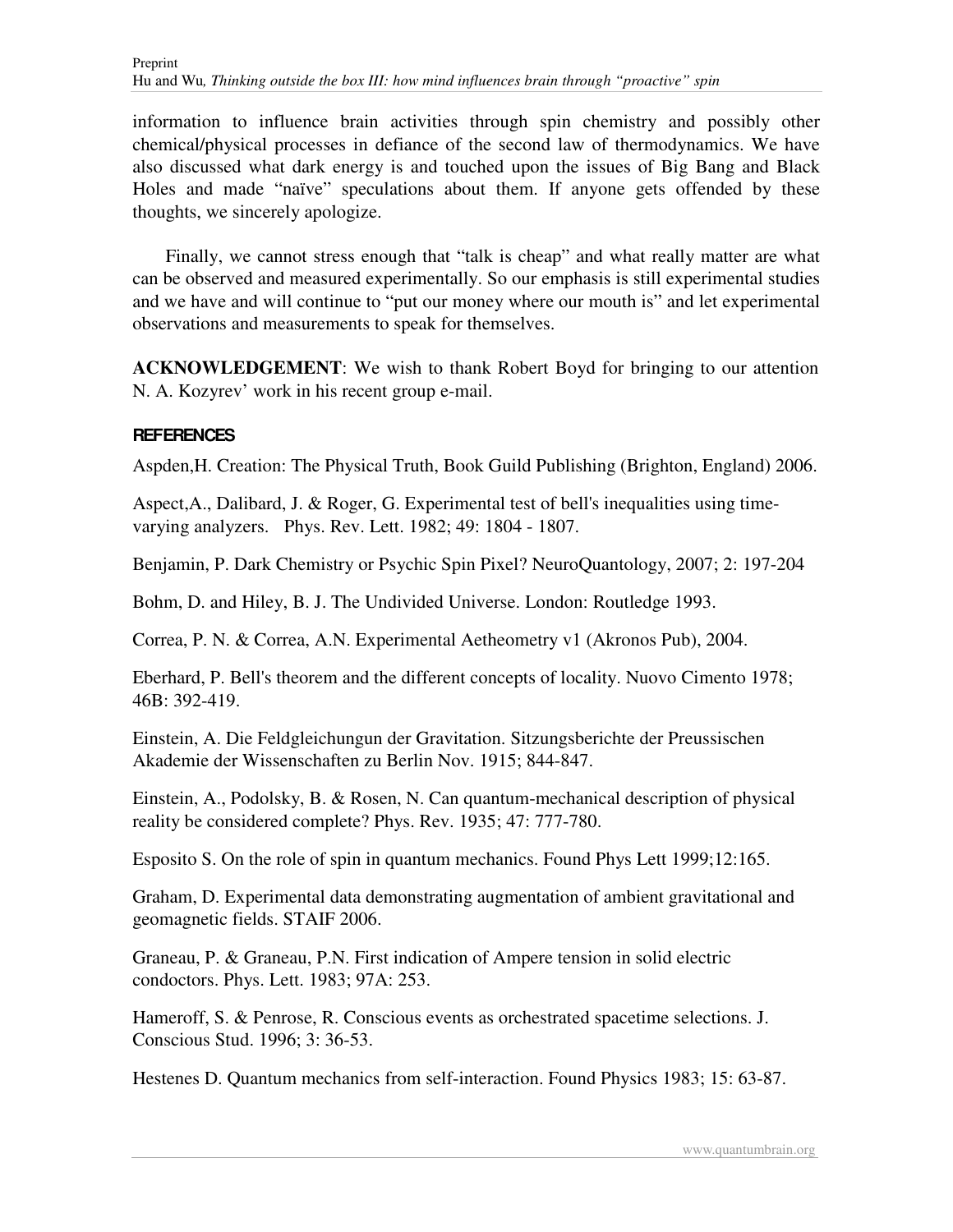Hu, H. & Wu, M. Spin-mediated consciousness theory. arXiv 2002; quant-ph/0208068 (2002). Also see Med. Hypotheses 2004a: 63: 633-646.

Hu, H. & Wu, M. Spin as primordial self-referential process driving quantum mechanics, spacetime dynamics and consciousness. NeuroQuantology 2004b; 2:41-49. Also see Cogprints: ID2827 2003.

Hu, H. & Wu, M. Action potential modulation of neural spin networks suggests possible role of spin in memory and consciousness. NeuroQuantology 2004c; 2:309-316. Also see Cogprints: ID3458 2004d.

Hu, H. & Wu, M. Thinking outside the box: the essence and implications of quantum entanglement. NeuroQuantology 2006a; 4: 5-16.

Hu, H. & Wu, M. Photon induced non-local effect of general anesthetics on the brain. NeuroQuantology 2006b 4: 17-31. Also see Progress in Physics 2006c; v3: 20-26.

Hu, H. & Wu, M. Evidence of non-local physical, chemical and biological effects supports quantum brain. NeuroQuantology 2006d; 4: 291-306. Also see Progress in Physics 2007a; v2: 17-24.

Hu, H. & Wu, M. Thinking outside the box II: the origin, implications and applications of gravity and its role in consciousness. NeuroQuantology 2007b; 4: 190-196.

Jahn, R. G. & Dunne, B. J. The PEAR proposition. J. Sci. Exploration 2005; 19: 195–245.

Julsgaard, B., Kozhekin, A. & Polzik, E. S. Experimentally long-lived entanglement of two macroscopic objects. Nature 2001; 413, 400–403.

Kozyrev, N. A. Sources of Stellar Energy and the Theory of the Internal Constitution of Stars. Progress in Physics 2005; v3: 61-99.

Mach, E. The Science of Mechanics; a Critical and Historical Account of its Development. LaSalle, IL: Open Court Pub. Co. LCCN 60010179 1960 (Source: Wikipedia)

Newton, I. The Principia: Mathematical Principles of Natural Philosophy. Translated by I.Bernard Cohen and Anne Whitman. Preceded by A Guide to Newton's Principia, by I.Bernard Cohen. University of California Press ISBN 0-520-08816-6 ISBN 0-520-08817-4 1999 (Source: Wikipedia).

Patlavskiy, S. RE: Recent criticism of jcs-online moderation. http://rgrush.com/forum/

Pope, N. V. & Osborne, A. D. Instantaneous and gravitational and inertial action-at-a-distance, Phys. Essay 1995; 8: 184-197.

Pope, R. & Robinson, M. The aesthetics of revolutionary science. 2007. See http://science-art.com.au/artscience.htm .